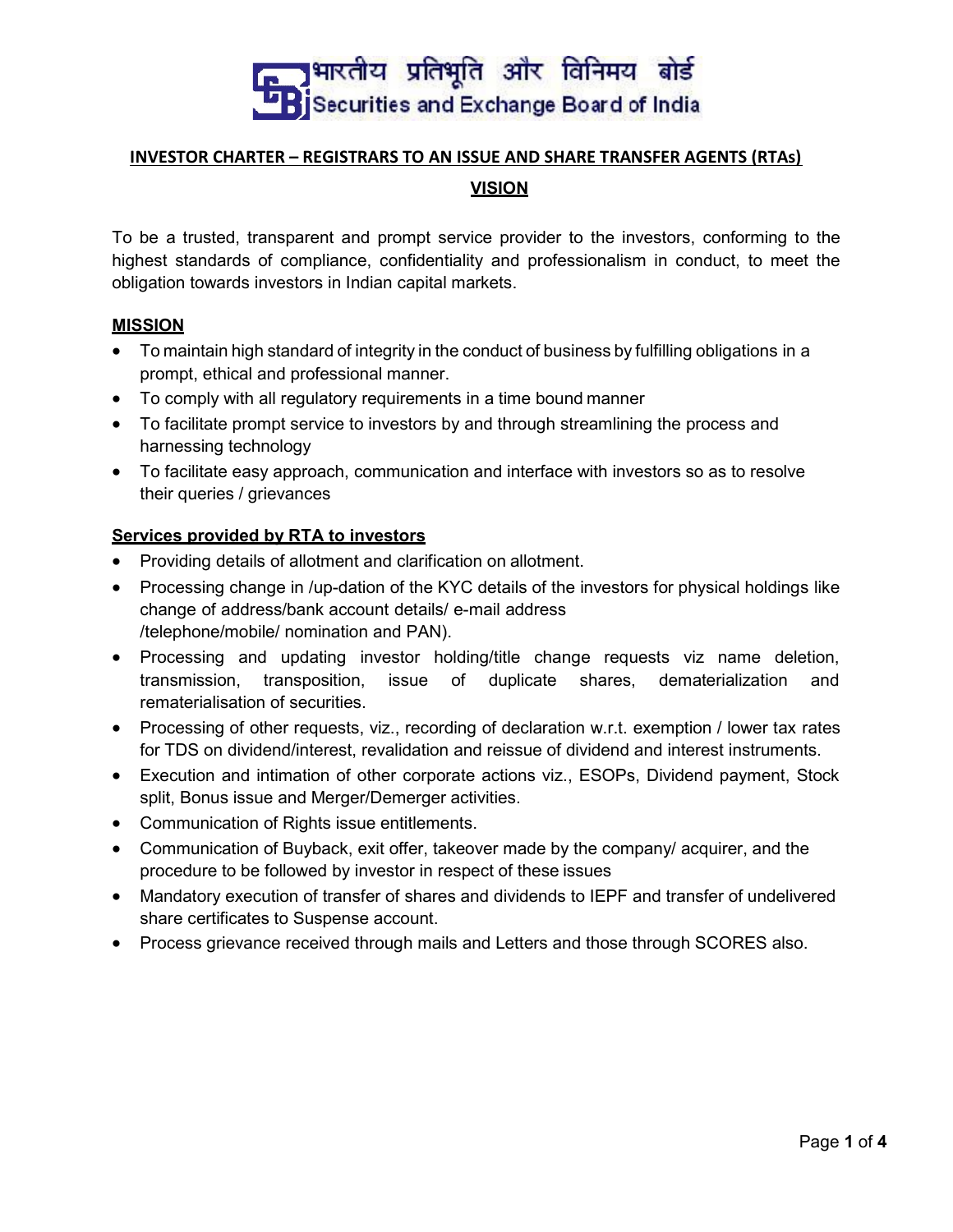# — अमारतीय प्रतिभूति और विनिमय बोर्ड<br>— Bjsecurities and Exchange Board of India

#### Timelines pertaining to various services provided by RTA

| <b>Sr</b><br><b>No</b> | <b>Nature of Service</b>                                         | <b>Expected</b><br><b>Timelines</b><br>(number of<br>days) |  |  |
|------------------------|------------------------------------------------------------------|------------------------------------------------------------|--|--|
| A                      | <b>Investor Service Request:</b>                                 |                                                            |  |  |
| $\mathbf 1$            | Processing of transmission request                               | 21                                                         |  |  |
| $\overline{2}$         | Processing of issue of duplicate security certificate request    | 30                                                         |  |  |
| $\mathfrak{S}$         | Processing of dematerialization request                          | 15                                                         |  |  |
| 4                      | Processing of remat request                                      | 30                                                         |  |  |
| 5                      | Processing of Transposition request                              | 15                                                         |  |  |
| $6\phantom{1}$         | Processing of request for change in / up-dation of<br>I.         |                                                            |  |  |
|                        | a. Name                                                          | 30                                                         |  |  |
|                        | b. Signature                                                     | 30                                                         |  |  |
|                        | c. Nomination                                                    | 30                                                         |  |  |
|                        | d. Contact details (Address, E-mail address and Mobile           | 15                                                         |  |  |
|                        | number)                                                          |                                                            |  |  |
|                        | e. Bank account details                                          | 15                                                         |  |  |
|                        | Processing of request for Up-dation of PAN<br>II.                | 15                                                         |  |  |
| 7                      | Processing of Re-validation of dividend / interest / redemption  | 15                                                         |  |  |
|                        | instruments and sending the remittance request files to the      |                                                            |  |  |
|                        | bank / Company                                                   |                                                            |  |  |
| B                      | <b>Grievance Redressal</b>                                       |                                                            |  |  |
| 1                      | Providing response to the inquiries of the investors and         | 30                                                         |  |  |
|                        | <b>Redressal of Grievance</b>                                    |                                                            |  |  |
| C                      | <b>Other Operational activities</b>                              |                                                            |  |  |
| $\mathbf 1$            | Allotment of securities (IPO)                                    | 6                                                          |  |  |
| $\overline{2}$         | Intimation<br>regarding distribution of<br>benefits<br>corporate |                                                            |  |  |
|                        | (dividend, bonus, stock Split)                                   |                                                            |  |  |
|                        | a. E-mail communication                                          | 15                                                         |  |  |
|                        | b. Physical communication                                        | 30                                                         |  |  |

## Rights of investors

- Receive all the benefits/ material information declared by the Company.
- Actively participate in the AGM / EGM of the company & E-voting events so as to be a part of the decision making of the Company's business resolutions.
- In case of any grievances, approach RTA, Depository, Company, Stock Exchange or SEBI for resolution within prescribed timelines.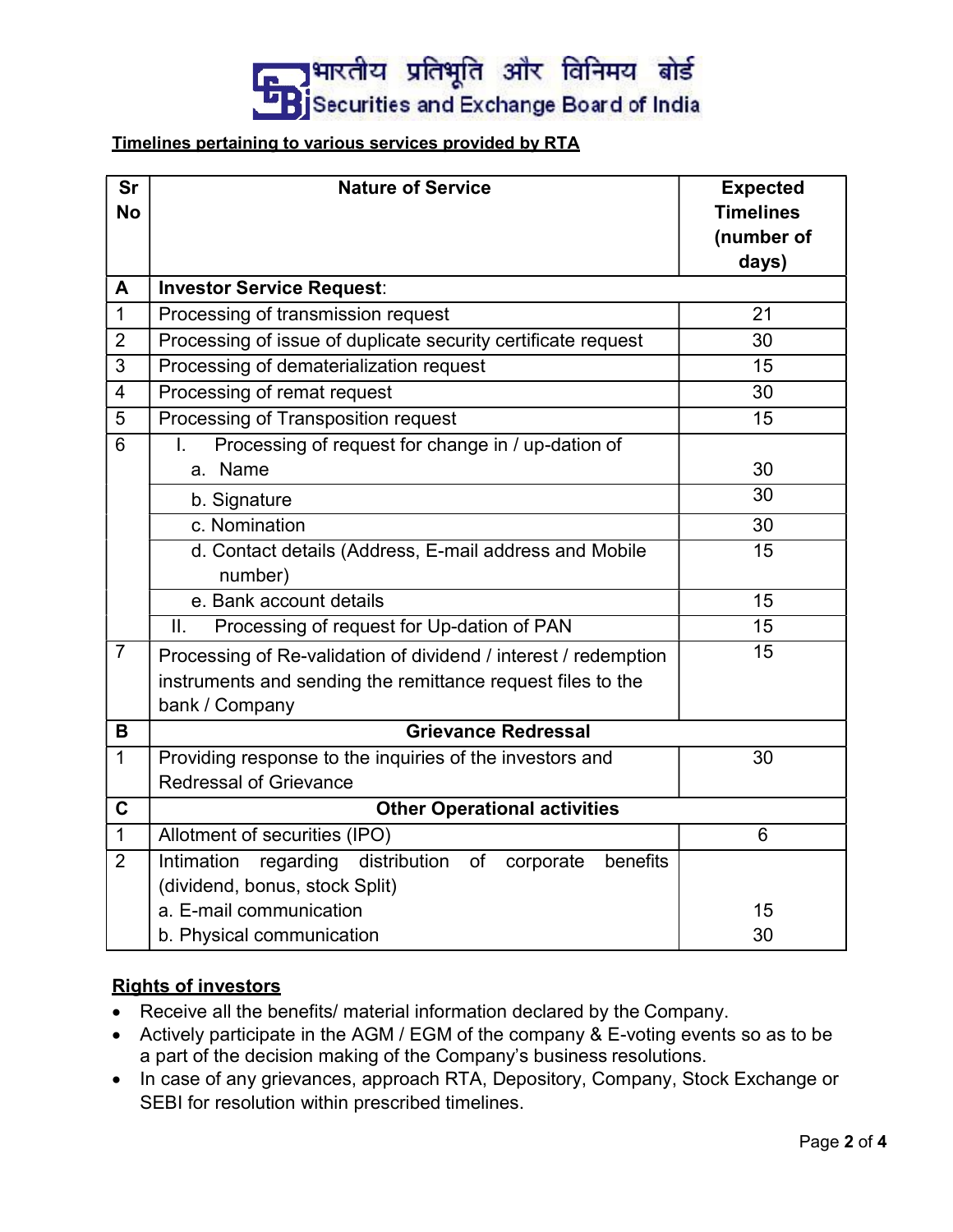

# DOs and DON'Ts for Investor

| <b>Dos</b> |                                                                                                                                                                                                                                                                            |    | Don'ts                                                                                                                                                                                                          |  |  |  |
|------------|----------------------------------------------------------------------------------------------------------------------------------------------------------------------------------------------------------------------------------------------------------------------------|----|-----------------------------------------------------------------------------------------------------------------------------------------------------------------------------------------------------------------|--|--|--|
|            | 1. Encash dividend/Interest regularly to avoid<br>transfer of unclaimed<br>amount/underlying                                                                                                                                                                               |    | 1. Do not keep your folios without PAN.                                                                                                                                                                         |  |  |  |
|            | securities to IEPF.                                                                                                                                                                                                                                                        |    | 2. Do not keep your folios without<br>nomination                                                                                                                                                                |  |  |  |
|            | 2. Follow up diligently and promptly if you have<br>not receive allotment intimation/ certificate /<br>dividend / interest etc.                                                                                                                                            | 3. | not deal with<br>unauthorized<br>Do.<br>persons for any investor service<br>requests such as change in / up-                                                                                                    |  |  |  |
|            | 3. Ensure that your PAN is registered with the<br>RTA for all your folios.                                                                                                                                                                                                 |    | dation of address, e-mail address,<br>mobile number and bank details.                                                                                                                                           |  |  |  |
|            | 4. Ensure nomination is registered for all your<br>securities to smoothen the transmission.                                                                                                                                                                                |    | 4. Do not share security details, viz.<br>folio number, certificate number,<br>distinctive number(s), bank details,<br><b>KYC</b><br>specimen<br>signature,<br>documents,<br>etc. with<br>unknown<br>person(s). |  |  |  |
|            | 5. Ensure that all KYC details viz full postal<br>address with PIN, mobile number, e-mail<br>address etc. are updated to facilitate the RTA<br>for sending communication.                                                                                                  |    |                                                                                                                                                                                                                 |  |  |  |
|            | 6. Ensure that correct and complete Bank details<br>are recorded with RTA to facilitate prompt<br>electronic credit of dividend / interest /<br>redemption amounts and eliminate possibility<br>of unclaimed amounts / underlying securities<br>being transferred to IEPF. |    |                                                                                                                                                                                                                 |  |  |  |
|            | 7. Promptly inform the RTA in writing and<br>complete required formalities in case of loss of<br>securities.                                                                                                                                                               |    |                                                                                                                                                                                                                 |  |  |  |
|            | 8. Ensure that the documents provided for<br>availing any investor service request are<br>complete in all respects and keep copies of<br>documents sent to the RTA.                                                                                                        |    |                                                                                                                                                                                                                 |  |  |  |
| 9.         | Monitor<br>all<br>corporate<br>announcements<br>pertaining to investments made.                                                                                                                                                                                            |    |                                                                                                                                                                                                                 |  |  |  |